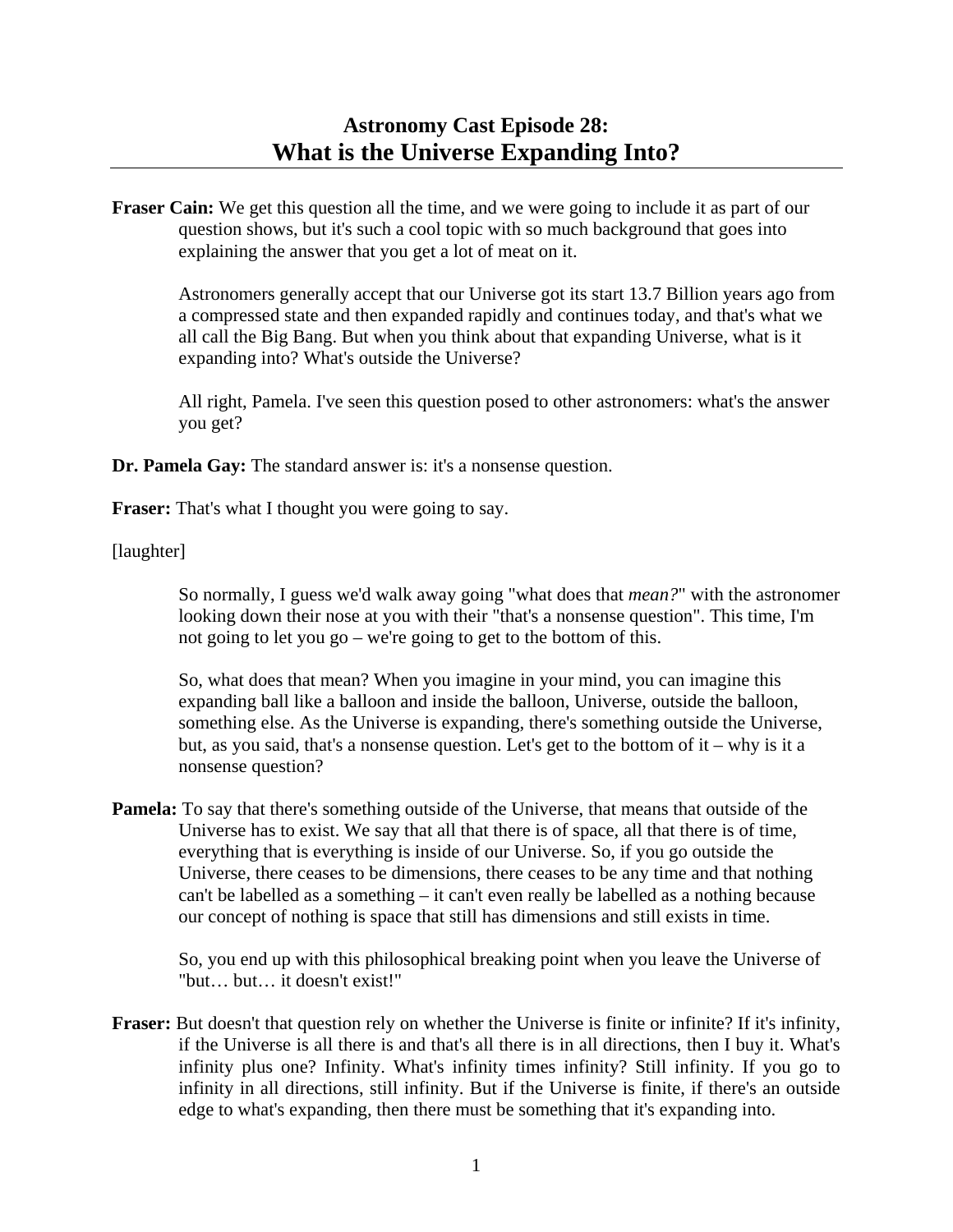**Pamela:** But why can't you just say that everything that is everything is expanding? Our idea for the shape of the Universe is that its flat. If the Universe is finite, the way you get a flat and finite Universe at once is the entire Universe is basically a donut.

**Fraser:** You're going to have to explain flat for a second there.

**Pamela:** Okay.

**Fraser:** Because I think of it as three dimensions, right?

- **Pamela:** The way we define the geometry of the Universe is by considering what would happen if you send off two photons that started off (we thought) parallel to one another. On a normal sheet of paper, if you draw two lines parallel to one another, they always stay the exact same distance apart. In a flat Universe, two photons that are shot off always stay the exact same distance apart. If we had a closed geometry, then those two photons would be more like two airplanes launched on parallel lines on the Earth; as they travel around the sphere, they're eventually going to come together at the same point.
- **Fraser:** Right, I see. So if you take two airplanes and launch them from some place, as they follow the longitude lines of the Earth, when they reach the pole they'll crash into each other, right?
- **Pamela:** Exactly. That's a closed geometry.

 We also have what's called an open geometry, which is more like a saddle. IN this case, as things travel away from the seat of the saddle down the opening up curve towards where you hopefully don't fall off, the two light rays are going to diverge and move apart as they move away from this seat. The question is how do you then transform these into a three dimensional Universe that also has time.

 We have this complicated thing going on and for our flat geometry, the way you translate it if we have an infinite Universe, then it's sort of like a sheet of paper that extends in all directions but it's a sheet of paper that has more than just the two dimensions – it also has the three dimensions

**Fraser:** Right, a sheet of paper that extends like a cube of paper.

**Pamela:** Yeeeaah.

**Fraser:** … that's… big.

[laughter]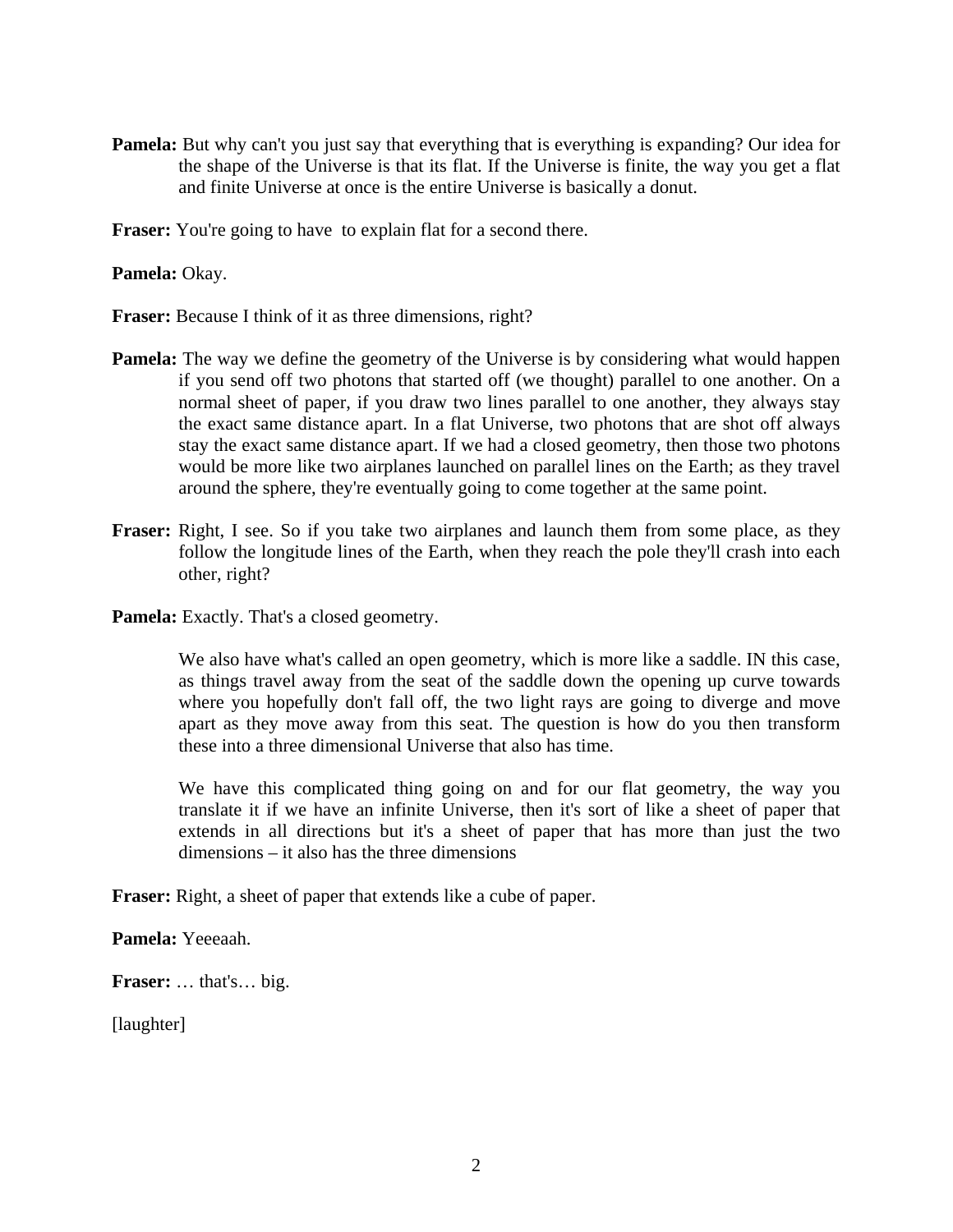**Pamela:** Exactly. So that works for an infinite Universe. But if you have a finite Universe, somehow things have to be able to circle back to themselves. In this case, the way we can get a flat geometry is if we have a donut.

 If you imagine yourself sitting on the top of the donut as a sprinkle, if you and your neighbouring sprinkle both head off in a straight line in any direction, you'll always come back to where you started and you'll always stay the same distance. You might decide to spiral around the top surface of the donut. You might decide that you're going to arc around the outside of the donut. So you have two different paths that both allow you to get back to the same point, one is a short path and one is a long path, but you and your neighbouring sprinkle, as long as you decide to head off in the same direction, you always stay the same distance apart.

**Fraser:** So in our Universe, if we fire off two photons in opposite directions? Or in the same direction?

**Pamela:** In the same direction.

- **Fraser:** In the same direction, they will stay the same distance apart, but they can come back to their starting position again?
- **Pamela:** If our Universe is finite. Now, most people believe the Universe is finite, but we can't actually prove it right now. It's hoped that with the upcoming European Space Agency's Planck spacecraft, they might be able to prove with certainty that the Universe is finite, but we don't quite have the observational evidence yet.
- **Fraser:** So, if the Universe is finite, as opposed to infinite, Planck will be able to see … what will it be able to see?
- **Pamela:** It will be able to see certain patterns in the Cosmic Microwave Background that weren't quite visible for the WMAP satellite. It's hoped that with the Planck satellite, a further level of getting at patterns within the anisotropies and the temperature distribution will allow us to figure out just what the geometry is.
- **Fraser:** It's amazing. It always comes back to the Cosmic Microwave Background Radiation. It's like the most useful piece of data we've got out there.
- **Pamela:** It's the furthest back we can possibly look, and you can learn a lot from looking at baby pictures. In this particular case, looking at the CMB we get to get at the density profile of the early Universe and we get to see how the photons were travelling and communicating with one another. We get to get a sense of what paths they were taking and its hoped that with Planck we'll be able to understand "is it possible that photons leaving the same place could travel to where they are now along two different paths?"
- **Fraser:** I see, so it's almost like if I had a globe in my hand (a small globe) and I had some little toy airplanes and I was moving them on parallel lines on the Earth, I'd very clearly be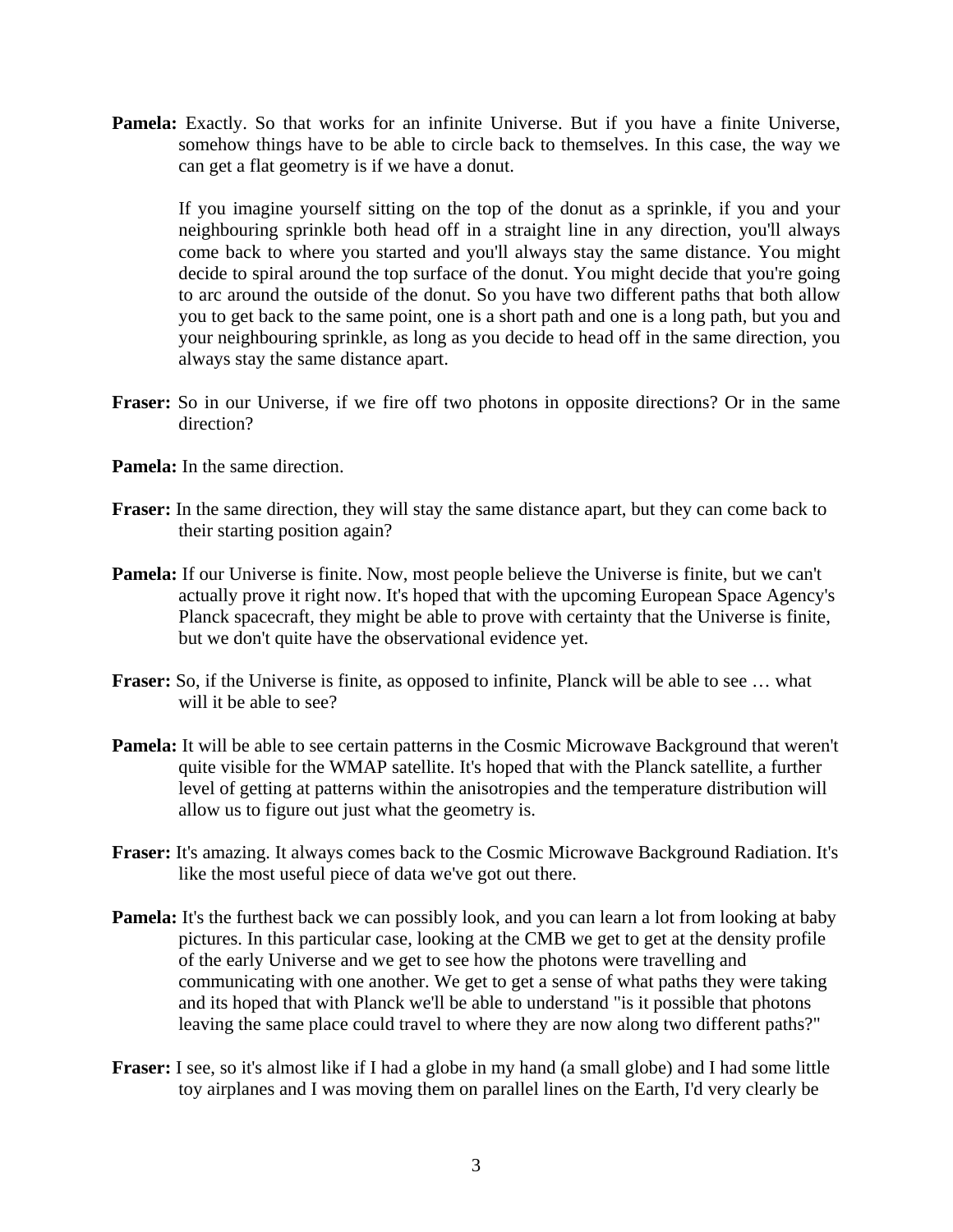able to see them crashing together. But with the actual Earth, if I saw two airplanes go past I wouldn't be able to make that understanding because now the Universe at the size that we have, it's really hard to see it. If we can look back to when the Universe was a baby, then those kinds of things are more clear.

**Pamela:** Exactly.

- **Fraser:** Right. So is the Universe actually a donut, or is it just that a donut is a good model to think of a shape where you can go in those different directions and get back where you started?
- **Pamela:** In this case, I think it's a good way to look at it. It's one of these things where there are a lot of things in astronomy that the mathematical models and the reality you're never quite sure if one is a way of modeling the other, or if the one is a reflection of the other. One of these examples is how we view gravity.

 Einstein said that gravity actually warps space. But is space truly warped? If we were able to get outside of our Universe and look in on it, would we see deformations around stars? Or is that simply the best way to mathematically model how things move through space to see gravity as a deformation?

 Mathematically, the best way to view a flat Universe is as a donut, a Taurus mathematically. But I don't know if I can say with certainty "the Universe is actually shaped like a Taurus if it's finite". I just know that's a mathematical model that works.

**Fraser:** Okay. So let's go back then and say that hopefully we've got this part so far: the Universe is finite, there's a set amount – you could measure it with a measuring stick big enough? Is that right?

**Pamela:** Yes.

**Fraser:** And the Universe is flat.

**Pamela:** Yes.

**Fraser:** Probably. In other words ---

- **Pamela:** We know it's flat with certainty. Whether or not it's finite or infinite we're not quite so sure on.
- **Fraser:** Okay, we know it's flat and suspect it's finite, but then I think you're falling into this trap of what's outside of it. I'll let you have the infinite, but the finite – I'm going to fight you.

[laughter]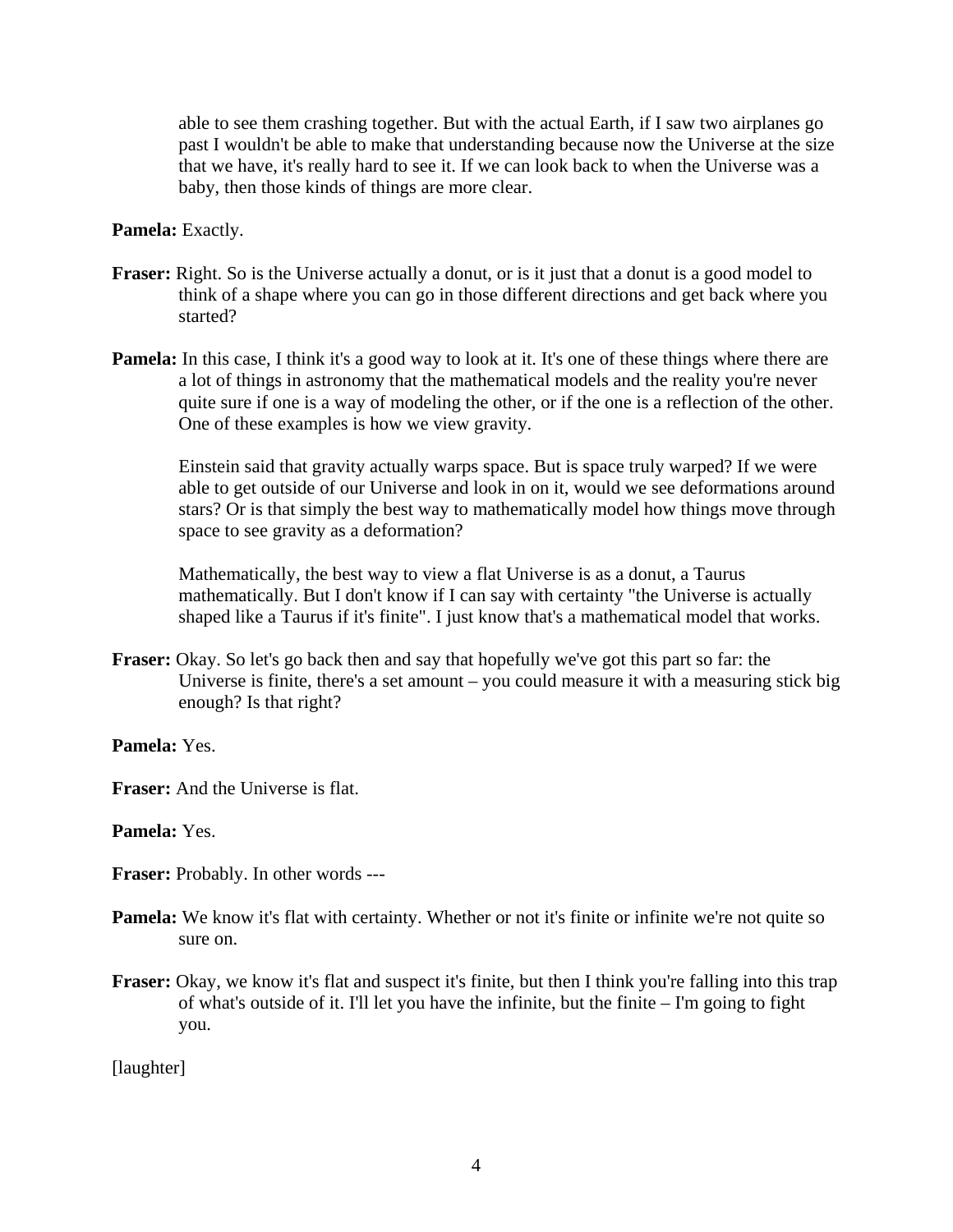So let's go back to that then. How can the Universe be expanding without expanding into something?

**Pamela:** Okay. This starts to get philosophically ugly. The problem is –

**Fraser:** Stick to the evidence!

## [laughter]

**Pamela:** The understanding that we have is all time and all of the special dimensions exist inside our Universe. Were you to somehow teleport via some magic technology that will probably never exist, outside of our Universe, you'd be some place where the spatial dimensions don't exist, and time doesn't exist.

 This is something that crops up in places like Stephen King's *Dark Tower* series, where you can actually fall out of the parallel Universes in his science fiction. It's not something that outside of the sci-fi genre we exactly have a way to discuss. You might say that this is some sort of purgatory, where when you get there time stops. How do you perceive anything when time is no longer ticking?

**Fraser:** All right, I think I have an analogy (it's going be an analogy filled episode), but I think it's that we describe the Universe using the concept of dimensions and time. It's almost like (I'm trying to think…) let's say you're playing a game of Scrabble or something. Then, for you to get outside the Universe, you're getting outside the concepts of time and spatial dimensions. It's the same kind of thing. If you're not playing the game of Scrabble, you can't apply the rules of scrabble to the outside world, outside the scrabble game itself.

## **Pamela:** Exactly.

- **Fraser:** But I still think that's not good enough because then, could there be something else with other rules, not time but something else; not dimensions but something else ?
- **Pamela:** There are a variety of different cosmologists that work on different multi-verse theories. They say our Universe is one of perhaps a finite, perhaps an infinite (most likely infinite if this theory is true) set of parallel Universes that are all bubbling together. If you were to jump from our Universe to a different Universe, not into the space between them but from our Universe to a different Universe, you'd find a place where the physical parameters were different, where gravity worked differently, where the electrostatic forces worked differently, where the forces that hold atoms together are controlled by different constants than the ones we experience.

 The problem with these theories, is we have no way of testing them. While they're brilliant, they have lots of complicated mathematics in them and they're put forward by some of the most brilliant theorists out there, they aren't testable science. So, they're philosophically satisfying. They tell us 'this could be what's outside of our universe,' but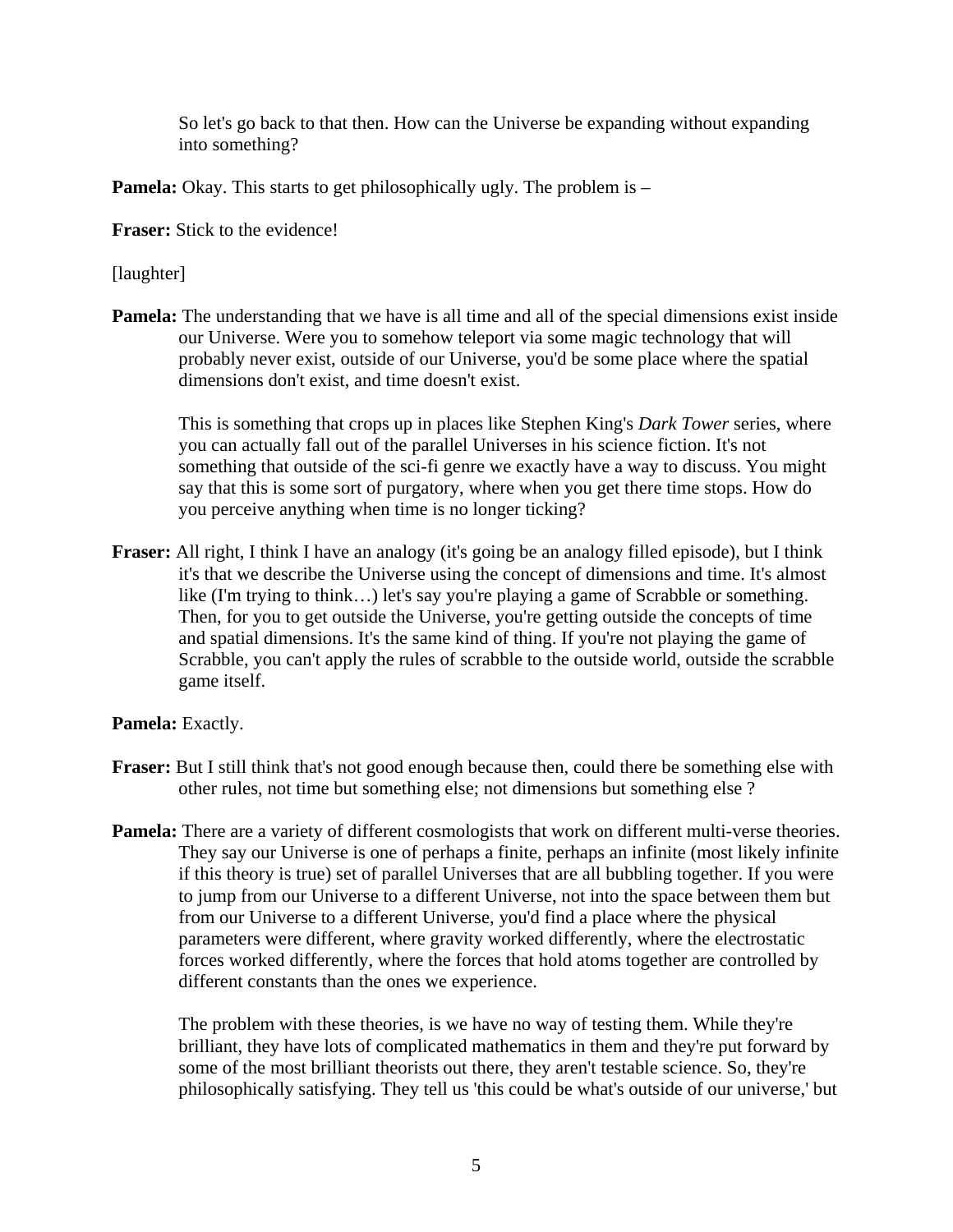we've also stepped outside of our ability to have a testable model that makes predictions that are observable.

**Fraser:** And that's the whole point.

**Pamela:** Exactly.

**Fraser:** All right. Okay, so what does the shape of the Universe mean for it's expansion?

**Pamela:** There's this weird thing about how we think and how it actually works that when I say the Universe is shaped like a donut, you sort of imagine you're on the surface and can zip around. What about someone who's 30 miles away from you in any direction? They're still on the surface. What about someone who's 300 thousand light years in any direction? They're still on the surface. How do you get off of the surface if you're trapped on the surface and every dimension you can perceive is still on the surface? Does that make sense?

**Fraser:** [long pause] Yeah, I mean... Nooo, but yes?

[laughter]

- **Pamela:** So when we start thinking 'what are we expanding into?' We're expanding into something beyond our ability to perceive because everything we perceive is trapped on this surface.
- **Fraser:** Is it possible that we are expanding into something just like our Universe, but there's (and once again, and analogy fails me) a bubble popping inside something else, where it is the exact same rules. It is time and space. I think when people ask that question, that's what they're asking, intuitively, maybe there's an outside, there's a bigger Universe and our Universe is just something that's expanding inside that Universe. Maybe other Universes are going to expand inside of our Universe and pop off.
- **Pamela:** There are a lot of untestable theories out there. One of the theories out there, put forward by Andre Linde is that during the epic of inflation, the period before the formation of the cosmic microwave background, in the smallest fractions of a second after the Big Bang started (300 thousand plus years before the cosmic microwave background formed, actually), our Universe went through this period of amazing expansion. It's because of this expansion, actually, that we perceive things as flat. Just like if you put a pattern on silly putty and stretch it out, it goes from having a nice pretty pattern on it to appearing a constant shade of grey, when our Universe inflated, it eventually stopped inflating. This allowed us to come into existence.

 What if there were pockets in that early Universe that didn't stop expanding? What if there were places where the inflation just kept going? Those pockets of continued inflation might've formed branching Universes that are attached to our own, that might've mostly stopped inflating but still had another pocket that kept on expanding.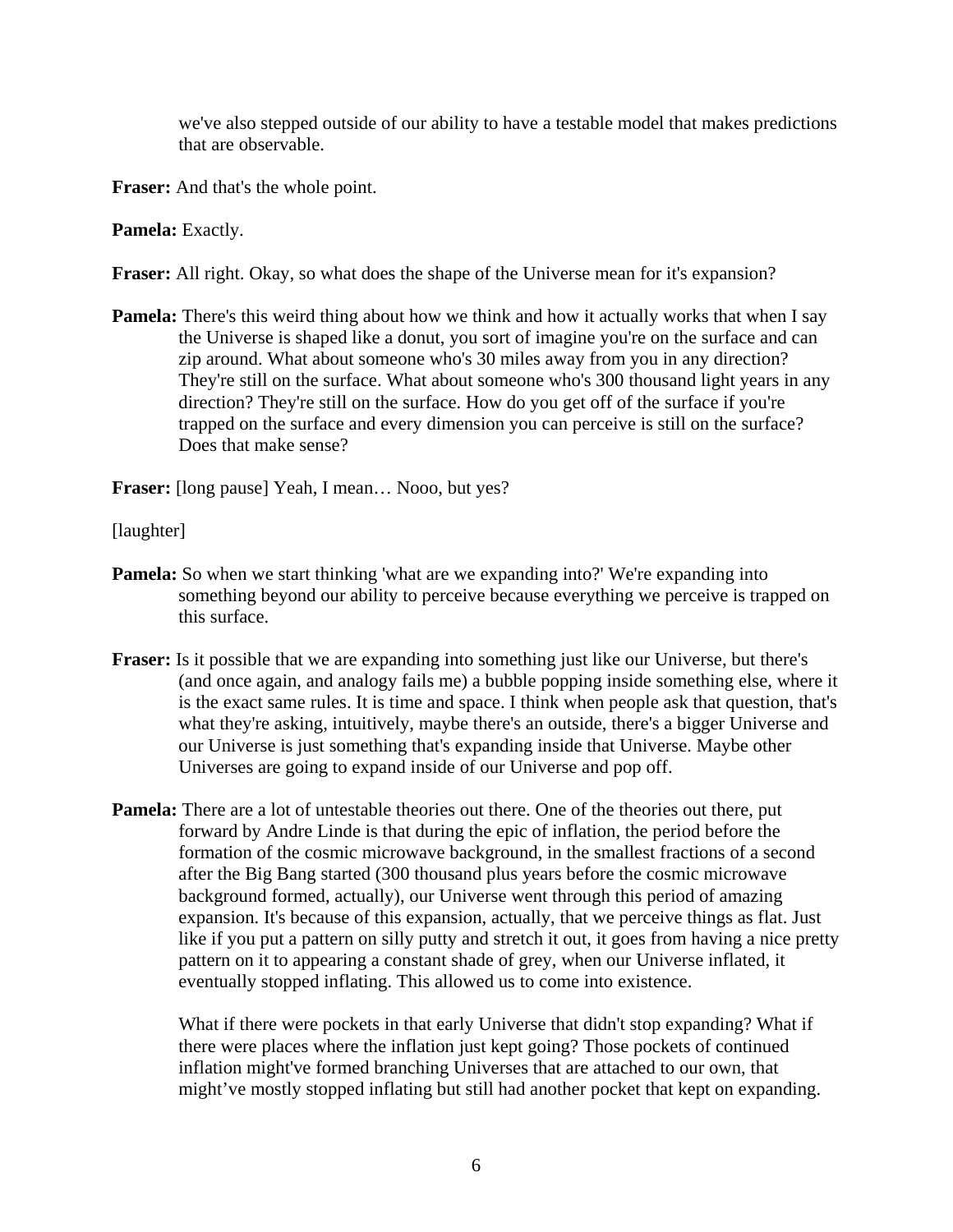From these branching Universes, [Linde] builds a picture of multiple, parallel universes. They don't all have to have the same parameters, in fact it's much more likely that they all have slightly different parameters.

 We can't find any underlying physics that says we have to have the gravity we have, that we have to have the fine structure constant controlling quantum mechanics that we have, that so many of the different parameters – just the matter to anti-matter ratio that we have. There's no reason that we know of for this stuff to be the way it is, so if you're going to come up with another second, third, bazillionth Universe, probability says they most likely are going to be different.

**Fraser:** And each one of those Universes is expanding into something else.

**Pamela:** One of the troubling (again, non-testable) theories, is it's possible for one of those Universes to engulf our own.

**Fraser:** You just blew my mind.

[laughter]

- **Pamela:** Think of it as soap bubbles. Each soap bubble has slightly different parameters inside of it. One soap bubble can engulf another soap bubble, in the process wiping out the contents of both.
- **Fraser:** People have been puzzling over this question for hundreds of years or, I guess, since the discovery of the Big Bang… has dark energy had any effect on thinking?
- **Pamela:** It's actually totally changed our view of a lot of things. In preparing for this, I was pulling out a bunch of my cosmology books and I ended up s—

**Fraser:** This is wrong, that is wrong..

**Pamela:** I set them aside in disgust, because all of my favourite books talk about lambda  $= 0$ , no dark energy – we didn't know what dark energy was. They said the fate of the Universe is going to be defined by the geometry of the Universe, where if we have a closed geometry (the geometry where two light beams or two airplanes come together and crash) then the Universe will eventually expand out, slow, reverse directions and crash back together. They said, perhaps we've a flat Universe, in which case the Universe expands and expands and given infinite time will stop expanding.

Perhaps we have an open Universe, in which case it just keeps expanding forever.

Thus, the fate was defined by the geometry.

 It now appears that we have this flat geometry which, (if geometry defined our fate), if given enough time (infinite time), expansion would pretty much stop. We're never going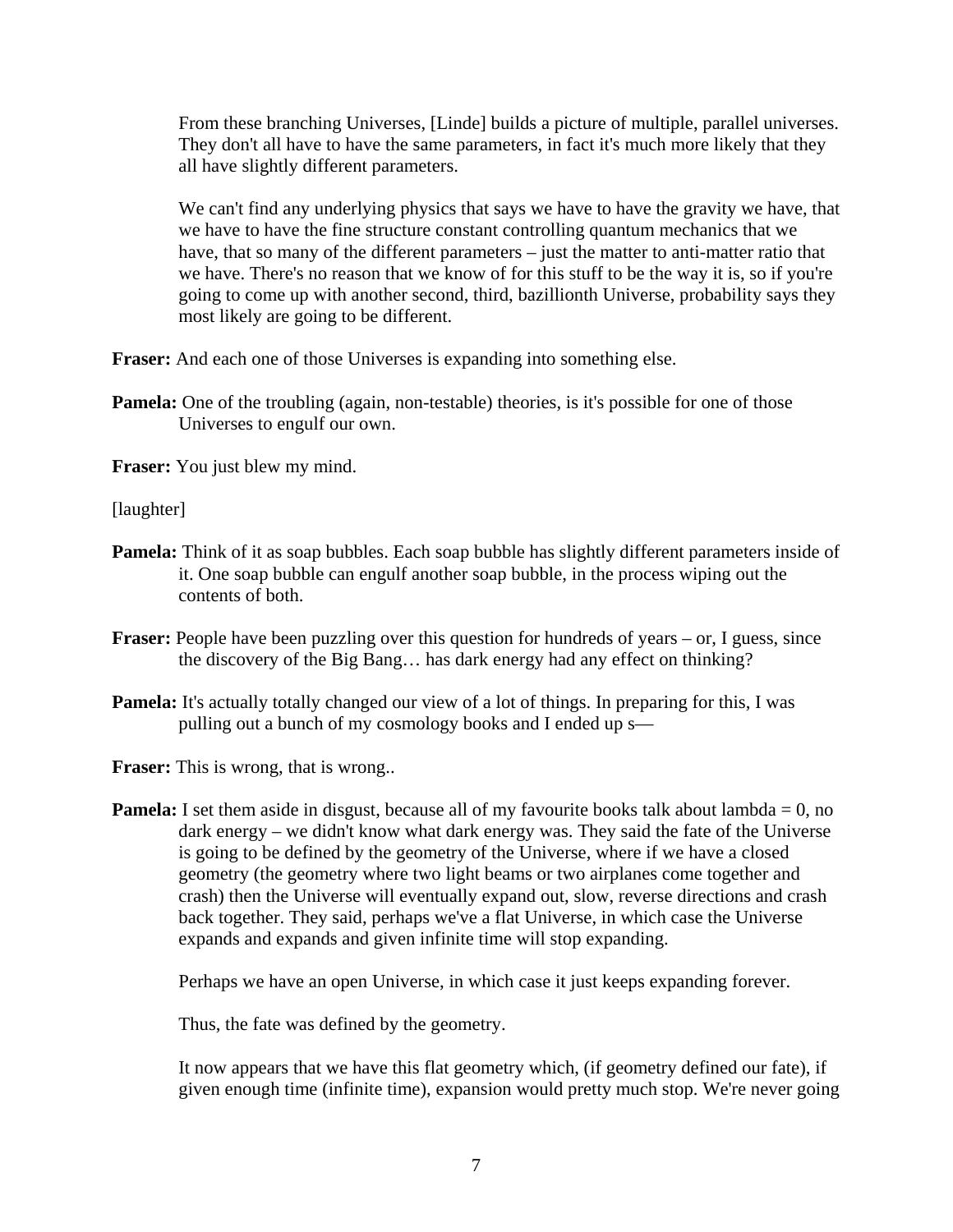to get to infinite time. The thing is, with dark energy, dark energy is accelerating everything apart, so we have a completely open future with a flat geometry.

- **Fraser:** Open future with a flat geometry. Before, I think the cosmologists were always walking on this balancing act – they weren't sure, it was one or the other, all the information wasn't in. Now, both the answer they're looking for is in and it's over-ridden by dark energy.
- **Pamela:** Yeah, 1998 when the two red shift teams came out with their results saying we have dark energy, I think a lot of cosmologists just decided that math was evil.

## [laughter]

We had all been assuming for a long time that we're going to have lambda  $= 0$ , geometry is flat, and that made the math a whole lot easier.

 This whole lambda not being equal to 0 makes the mathematics a lot harder, the modelling a lot harder and the Universe more exciting.

- **Fraser:** I think this question is one of those questions that's at one of the very extreme ends of science and (as you said) walks into and out of philosophical land quite a bit. There is some great new observatories and we talked about Planck briefly. What discoveries, what evidence should people be keeping an ear out for in the next decade or so to help really fundamentally drive all this home for us?
- **Pamela:** What we're always trying to do is look for ways to measure how the Universe has changed over time, how it's acceleration, how the rate at which it's expanding has changed with time. We're always trying to check that different parameters are staying constant with time.

 One of the things that people try to measure is the fine structure constant, which governs a lot of quantum mechanics and electrostatic things. It's the little alpha that keeps cropping up in mathematical equations.

 By making sure that the Universe is pretty much staying constant or changing in known ways, we can check our theories and periodically the Universe rears its ugly head and shows us it's changing with time. This whole 'it was originally slowing down due to mass slowing the expansion and then dark energy took over and now its accelerating apart the expansion – that was a surprise.

We've only been able to go so far back in our understanding. Supernova, are really bright, but they're not bright enough to study the earliest moments of the Universe. We need to find new ways to probe further and further back. There are people working to do this, looking at gamma ray bursts, for instance. We also need to find other ways to measure the Universe. We look at how light is shifted by gravity, we look at how the